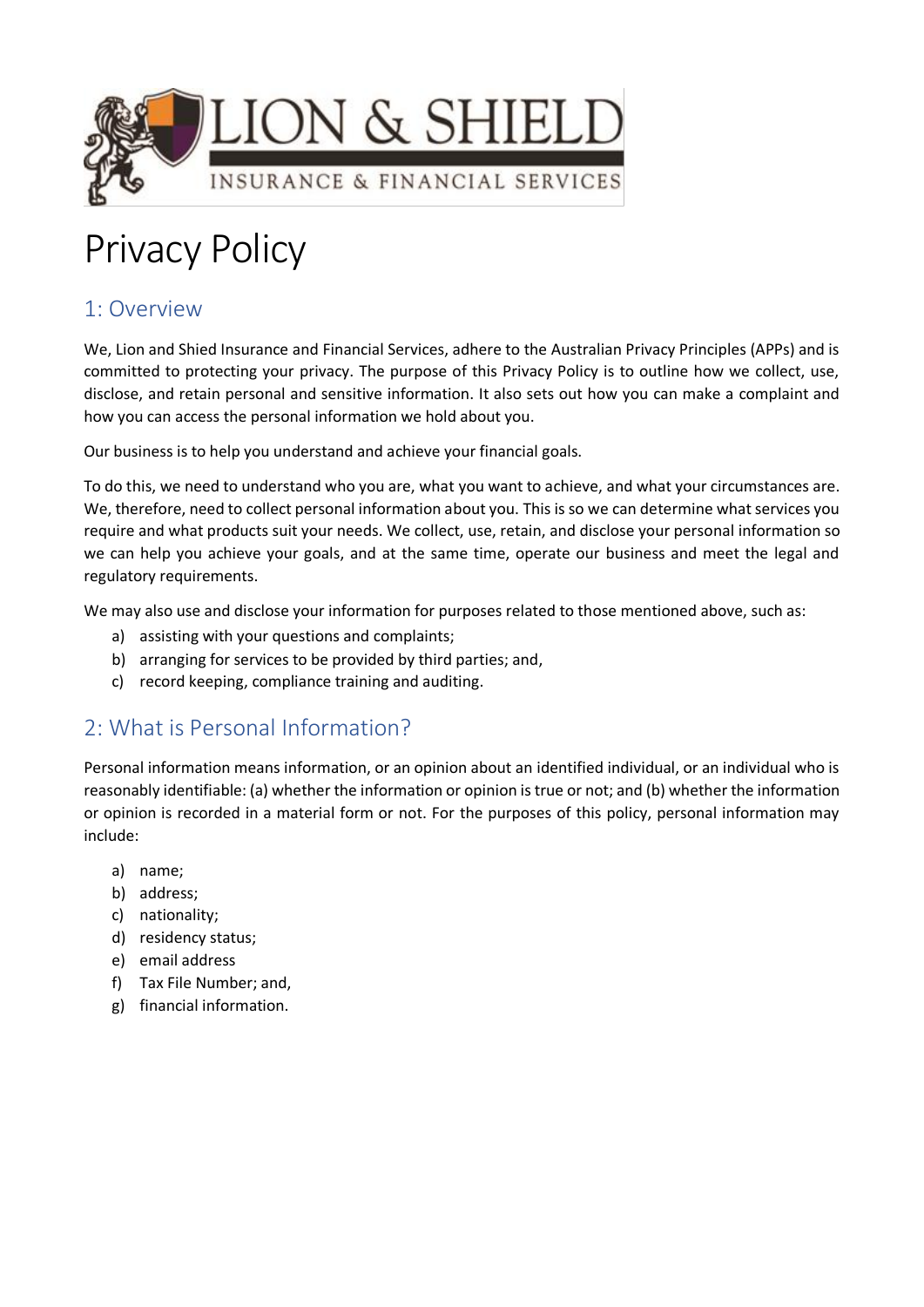# 3: Collection of Personal Information

#### 3.1 Collection of Personal Information

We may collect and hold personal information for the purposes of enabling us to provide financial services to you. For example, in order for us to provide personal advice to you, we are required to verify your identity, and obtain information relating to your financial situation and your personal goals and objectives – this is so we can assess your personal situation and provide you with appropriate financial advice. This information is generally collected directly from you as our client.

Any personal information collected by us is solely for the purpose of providing services to our clients and will not be disclosed unless the disclosure is required in the performance of those services (for example, disclosing your information to a financial institution in order to place an investment on your behalf). Where we obtain sensitive information (e.g. racial or ethnic origin, political opinions, religious beliefs or affiliations or criminal record), we will only do so with your consent and where the collection of such information is reasonably necessary for us to perform our function. For example, we may also collect sensitive information (e.g. your health records) for the purposes of arranging insurance for your, or assisting you with insurance claims.

We will only collect personal information by lawful and fair means. In general, we collect personal information about you from you, unless you consent to the collection of your personal information from someone else, or it is unreasonable or impractical to do so. In some instances, we may collect this information through third parties such as your family members, people authorised by you, or health professionals (e.g. in the case of Income Protection insurance).

Any personal information held by us may be held in a number of ways, including via hard copy, soft copy, or offsite on electronic servers. For example, we may collect personal information from you when you complete our client data form for the purposes of allowing us to provide you with financial advice, or assisting you to acquire or dispose of a financial product (e.g. invest in a managed fund or rollover your superannuation).

#### 3.2 Dealing with Unsolicited Personal Information

If we receive unsolicited personal information, we will, within a reasonable period after receiving the information, determine whether or not we could have collected the information under Australian Privacy Principle 3. If the information could not have been obtained under APP 3, we will take steps to destroy or deidentify the information as soon as practicable, if it is lawful and reasonable to do so.

#### 3.3 Notification of the Collection of Personal Information

At or before the time we collect personal information about you, or if that is not practicable, as soon as practicable after, we will take reasonable steps to ensure you are aware of:

- a) who we are and our details;
- b) how we collect your personal information and from whom;
- c) whether the collection of your personal information is required or authorised by/under an Australian law or court/tribunal order;
- d) the purposes for which we collect your personal information;
- e) the main consequences (if any) if we do not collect all or some of your personal information;
- f) any other person or body to whom we would disclose the personal information that we have collected;
- g) information about how you may access the personal information held by us about you and how you may seek correction of such information;
- h) how you may complain about a breach of the Australian Privacy Principles and how the entity will deal with such a complaint; and,
- i) whether we are likely to disclose the personal information to overseas recipients (and if so, where).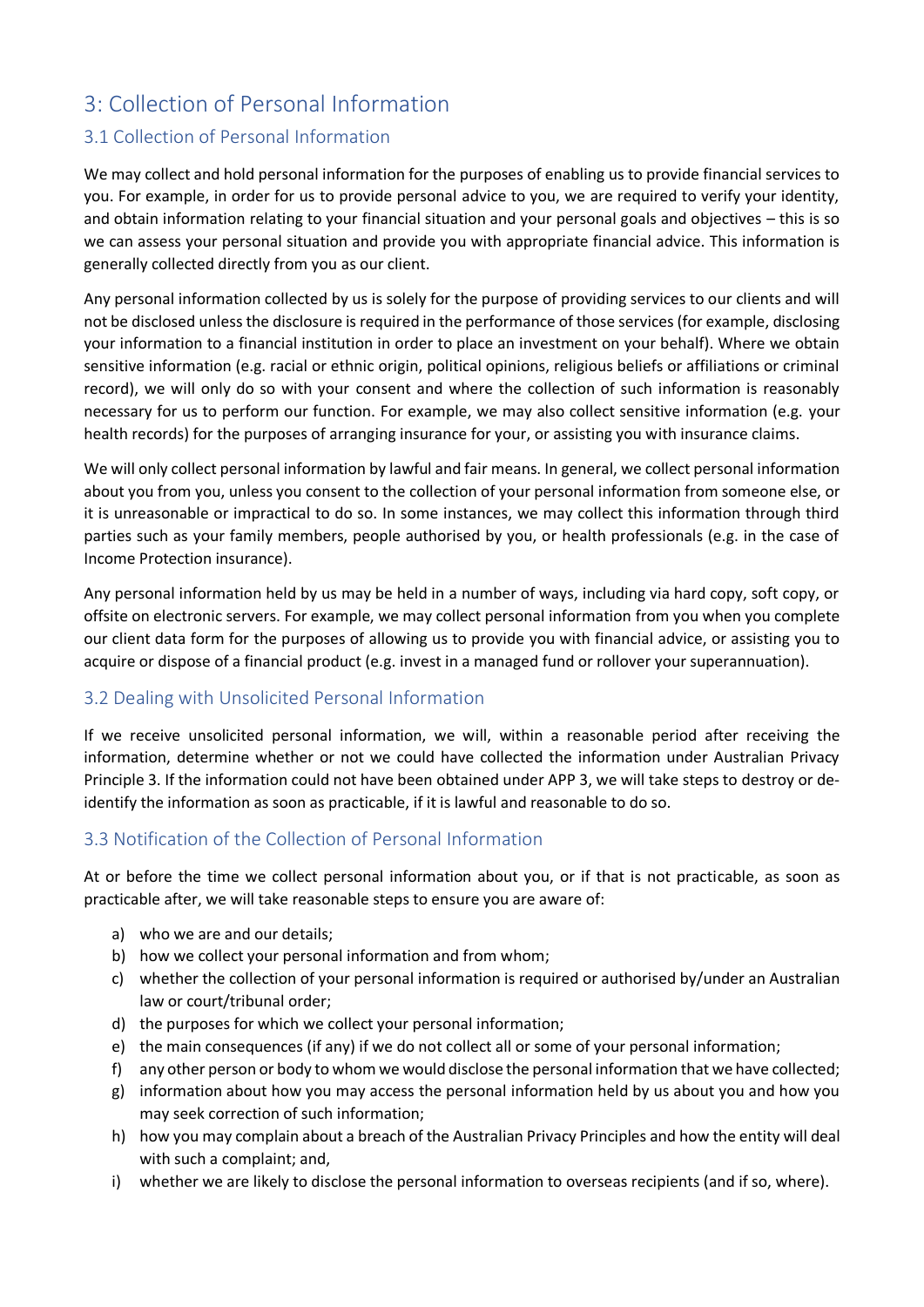## 3.4 Anonymity and Pseudonymity

You may wish to deal with us anonymously. However, this is likely to limit the services we provide to you, as our principal business relates to the provision of financial services (and in most cases, the provision of personal advice) which would require individuals to provide personal information. We are also required under Anti-Money Laundering and Counter-Terrorism Financing Act 2006 (Cth) to conduct customer due diligence and appropriately identify clients.

#### 3.5 If you Don't Provide us with the Information we Request

It is your choice as to whether you wish to provide us with the information we request. However, given the nature of our business, we may not be able to provide you with the financial services you require if you don't provide us with the relevant personal information to help is review your personal circumstances.

# 4: Use or Disclosure of Personal Information

If we collect personal information for a specific purpose (e.g. to provide financial services to you), we will not use or disclose the information for another purpose unless you consent to the use or disclosure of the information or an exception in the APPs applies.

#### 4.1 Direct Marketing

We may use and disclose your personal information to keep you informed about the range of financial products and services that we think may be relevant or of interest to you. You can opt out of receiving direct marketing information from us at any time by contacting us.

#### 4.2 Disclosure of Information Overseas

From time to time, we may send your information overseas to our service providers, or other third parties, who operate or hold data outside Australia. Where we do this, we make sure that the appropriate data handling and security arrangements are in place.

## 5: Security and Access to your Personal Information

### 5.1 Information Accuracy

We take reasonable steps to ensure that all personal data collected is accurate, up to date and complete. You can ask us to correct any inaccurate information we hold or have provided to others by contacting us using the details in this policy. If the information that is corrected is information we have provided to others, you can ask us to notify them of the correction.

#### 5.2 Security of Personal Information

We take care to protect the security of your personal information. We may hold your personal information in a combination of secure computer storage facilities, paper-based files, and other formats. We take reasonable steps to protect the personals information from misuse, loss, unauthorised access, modification, or improper disclosure. These include instructing our staff and financial advisers who handle personal information to respect the confidentiality of customer information and the privacy of individuals. Please note, we are required by law to retain your personal information for a specific amount of time. We will generally destroy or deidentify personal information if it is no longer required.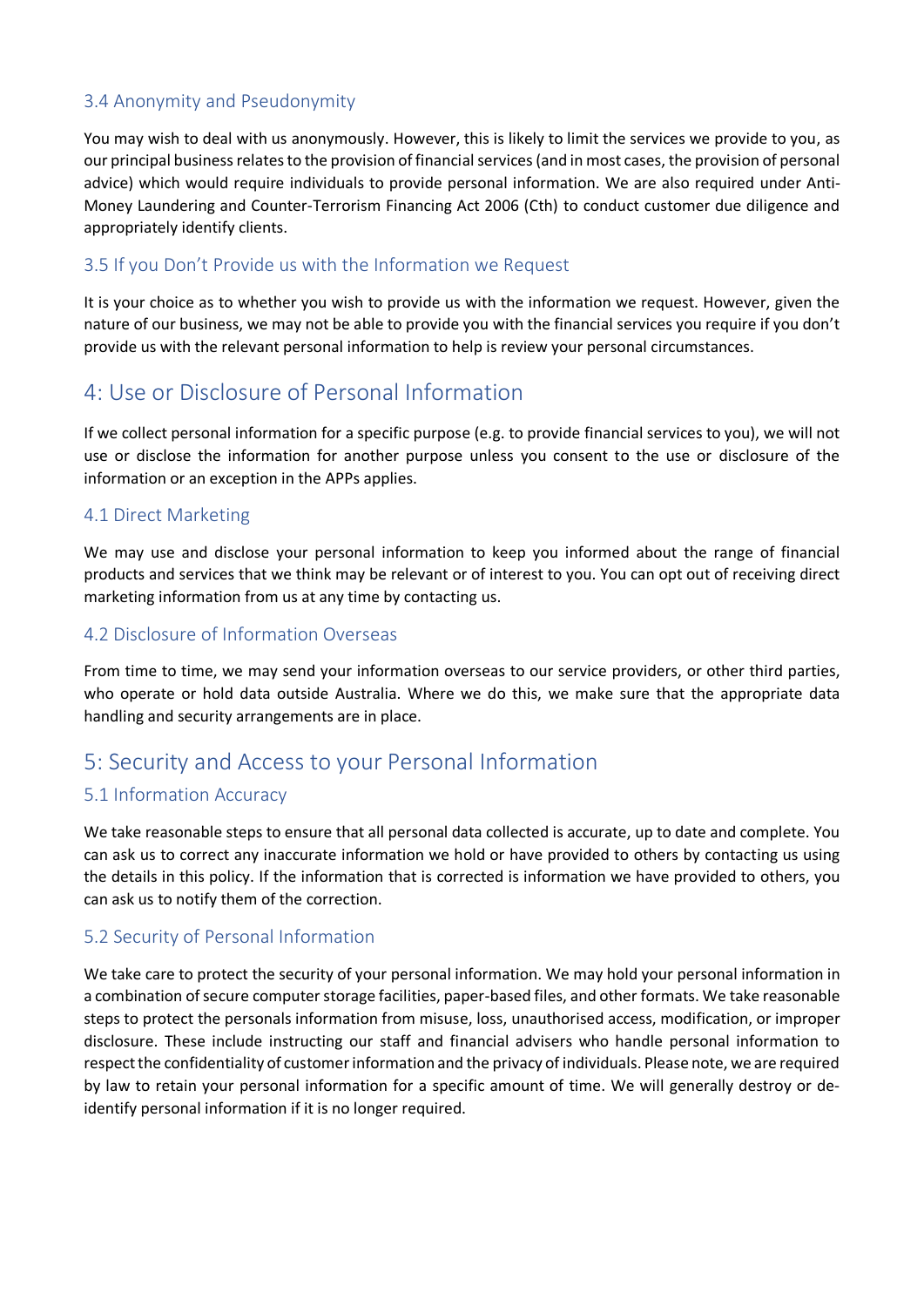## 5.3 Access to and Correction of Personal Information

You can contact us to access or correct any personal information we hold about you. However, in certain situations, we are permitted to refuse access to personal information. These situations include where:

- a) giving access would have an unreasonable impact on the privacy of other individuals;
- b) giving access would be unlawful, or denying access is required/authorised by Australian law or a court order; and,
- c) giving access is likely to interfere with law enforcement activities.

For other situations, please consider Australian Privacy Principle 12.

If we receive a request to access personal information, we aim to respond to that request in a reasonable timeframe. In general, we will not impose an access charge unless the request of access and correct personal information is excessively onerous.

If we refuse access to personal information, we will provide you with reasons as to why access was refused and provide you with information on how to lodge a complaint about the refusal.

#### 5.4 Data Breach

A data breach occurs when personal information held by us is lost or subjected to unauthorised access, modification, disclosure, or other misuse or interference. Examples of a data breach are when a device containing personal information of clients is lost or stolen, or when a database containing personal information is hacked, or if we mistakenly provide personal information to the wrong person.

Under Privacy Amendment (Notifiable Data Breaches) Act 2017, we have an obligation to assess within 30 days whether a data breach amounts to an 'eligible data breach' if we become aware that there are reasonable grounds to suspect that a data breach may have occurred.

If we form the view that the data breach would likely result in serious harm to any of the individuals to whom the information relates, despite any remedial action taken by us, then the data breach will constitute an 'eligible data breach'. If an eligible data breach occurs, we have an obligation to notify you and the Office of the Australian Information Commissioner and of the details of the eligible data breach.

We, Lion and Shied Insurance and Financial Services, adhere to the Australian Privacy Principles (APPs) and is committed to protecting your privacy. The purpose of this Privacy Policy is to outline how we collect, use, disclose, and retain personal and sensitive information. It also sets out how you can make a complaint and how you can access the personal information we hold about you.

# 6: Changes to our Privacy Policy

We may make changes to our Privacy Statement from time to time. The Privacy Policy is reviewed annually (unless an update is required earlier). The current version is available on our website, or you may request that Lion & Shield provides you with a copy via post, email, or other form. We do not charge for this service.